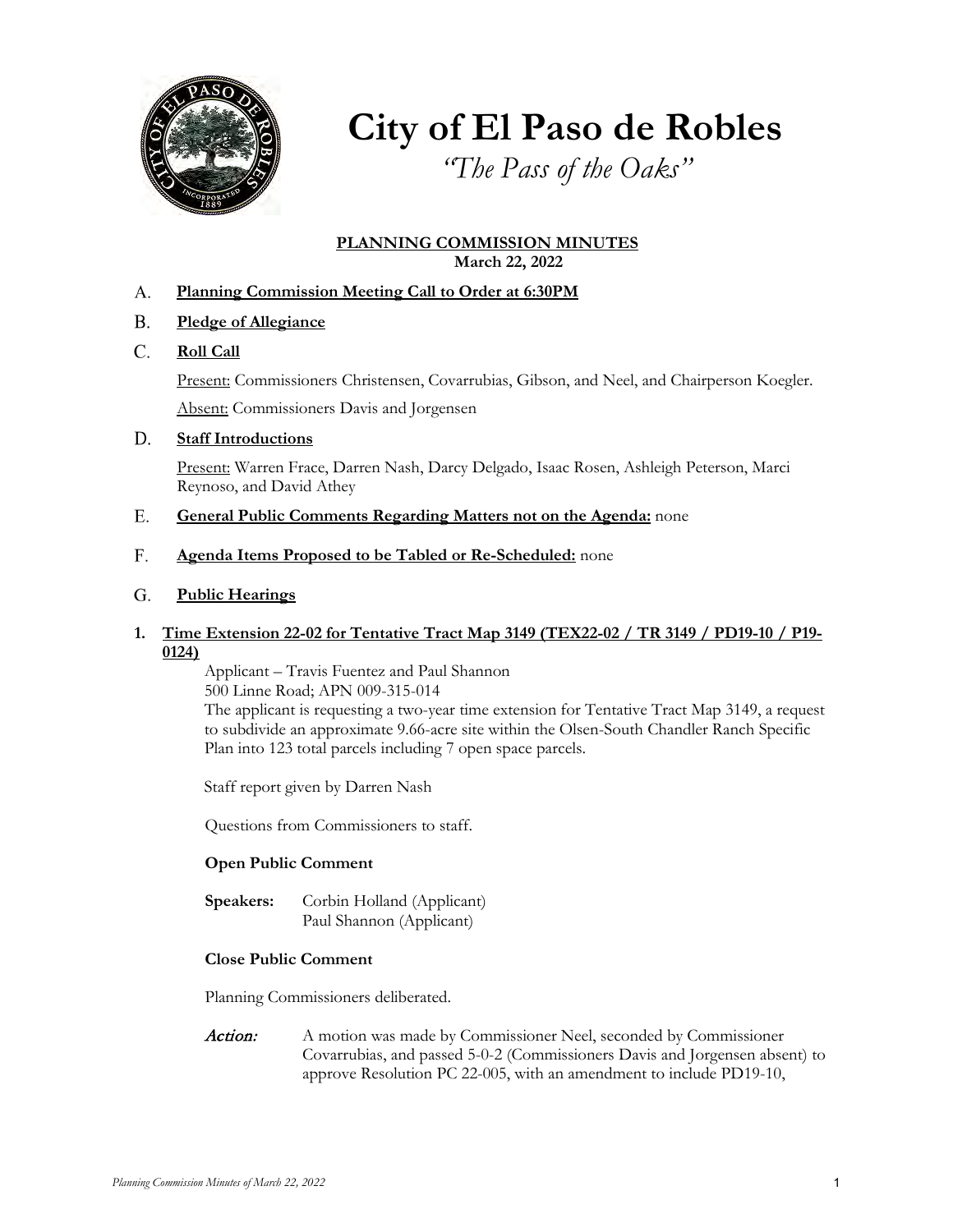approving the request for a two-year time extension for PD19-10 and VTTM 3149 to February 20, 2024.

# **2. Site Plan Review [\(SPR21-15 / P21-0098\)](https://www.prcity.com/DocumentCenter/View/33357/March-22-2022-Planning-Commission-Item-2-PDF)**

Applicant – Luis Velazquez

716 Walnut Drive; APN 009-441-051

A request to construct three residential units with a setback modification to reduce the front yard setback from 15 feet to 10 feet. The unit mixture includes a detached single-family residence and an attached one-bedroom apartment unit and Accessory Dwelling Unit (ADU) over a multi-car garage.

Staff report given by Darcy Delgado

Questions from Commissioners to staff.

## **Open Public Comment**

**Speakers:** Nick Gillman (Applicant) Chris Bisabella (Neighbor)

## **Close Public Comment**

Planning Commissioners deliberated.

Action: A motion was made by Commissioner Neel seconded by Commissioner Christensen and passed 5-0-2 (Commissioners Davis and Jorgensen absent) to approve Resolution PC 22-006, approving Site Plan Review 21-15 approving a 3 unit residential project and allowing a 10- foot front setback from Walnut Drive.

# **3. Appeal of the Decision by the Development Review Committee for Cane Tiki (SPR 21-09 / P21-0044)**

Applicant – Donovan Schmidt, owner of the Cane Tiki Restaurant 1240 Park Street; APN 009-044-013

A request to appeal the decision of the Development Review Committee (DRC) on February 7, 2022, denying approval of two tiki statues on the sidewalk in front of the building.

Staff report given by Darren Nash

Questions from Commissioners to staff.

## **Open Public Comment**

**Speakers:** Donovan Schmidt (Owner) Gina Fitzpatrick (Chamber of Commerce) Sharon Foster (Main Street Volunteer)

# **Close Public Comment**

Planning Commissioners deliberated.

Action*:* A motion was made by Commissioner Christensen seconded by Commissioner Covarrubias and passed 3-2-2(Commissioners Gibson and Neel vote No, and Commissioners Davis and Jorgensen absent) to approve Resolution PC 22-007,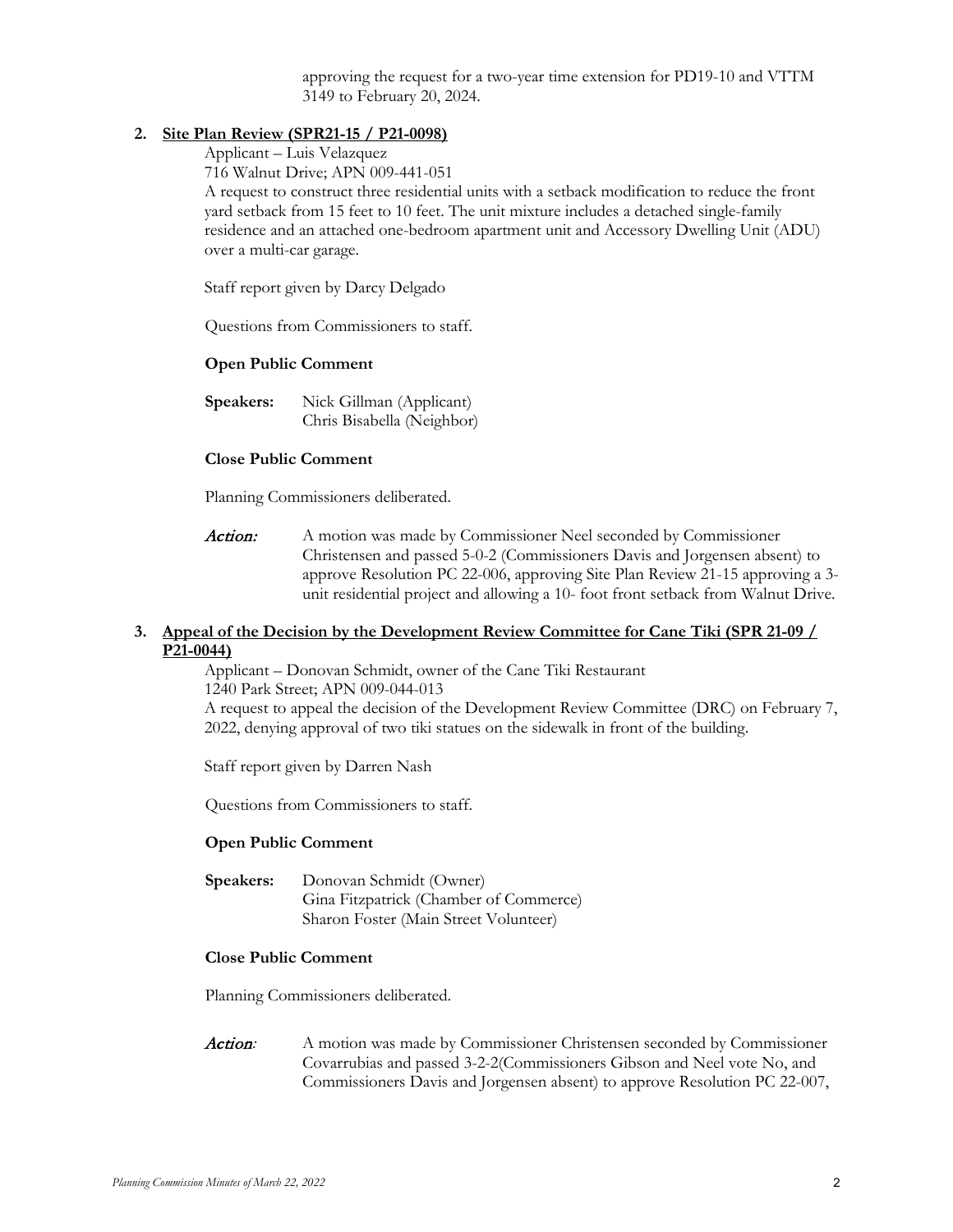granting an appeal of the DRC decision and allowing the tiki statues to be placed on the sidewalk and to allow installation of pineapple lights as shown in Exhibit A, subject to conditions of approval.

**Discussion Items:** none H.

### **Consent Calendar** I.

# **4. Development Review Committee Minutes (for approval):**

February 28, 2022 March 7, 2022 March 14, 2022

# **5. Planning Commission Minutes (for approval):**

March 8, 2022

Action: A motion was made by Commissioner Neel, seconded by Commissioner Gibson, and passed 5-0-2 (Commissioners Davis and Jorgensen absent) to approve the consent calendar as presented.

#### **Other Reports** J.

# **Paso Robles Street Ad Hoc Committee Report** 6.

Commissioner Covarrubias provided a summary of the meeting on March 10, 2022, which was a walking tour of Paso Robles Street. Next meeting will be April 13, 2022 at 11AM with a virtual option.

# **Development Review Committee Rotation Schedule**  7.

| Month     | Commissioners |             |                               |
|-----------|---------------|-------------|-------------------------------|
| April     | Koegler       | Neel        | Christensen<br>$4/11$ - Davis |
| May       | Gibson        | Jorgensen   | Christensen                   |
| June      | Koegler       | Jorgensen   | Davis                         |
| July      | Covarrubias   | Neel        | Davis                         |
| August    | Covarrubias   | Neel        | Gibson                        |
| September | Jorgensen     | Christensen | Gibson                        |
| October   | Covarrubias   | Christensen | Davis                         |
| November  | Jorgensen     | Koegler     | Davis                         |
| December  | Jorgensen     | Koegler     | Davis                         |